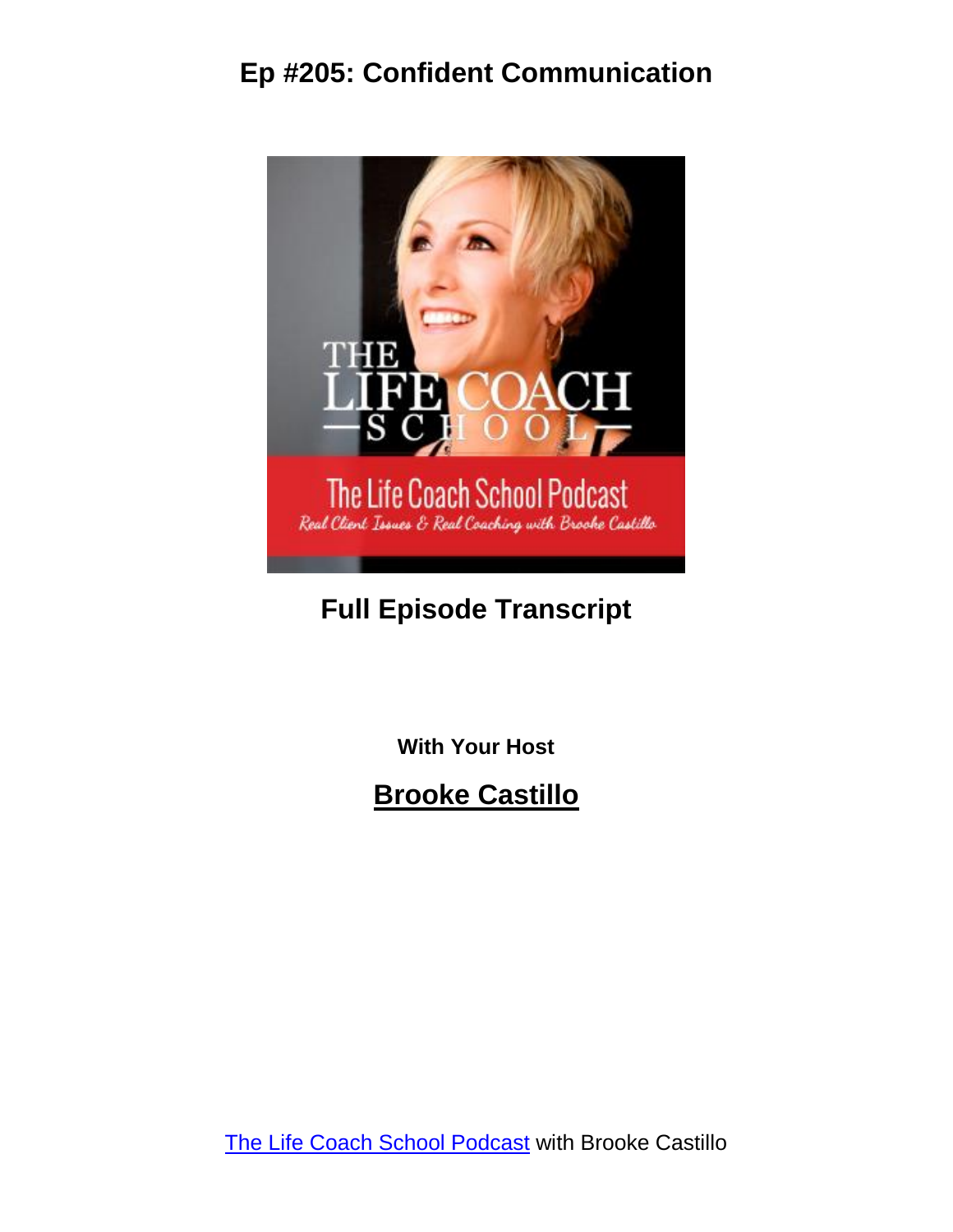Welcome to *The Life Coach School* podcast, where it's all about real clients, real problems and real coaching. And now your host, Master Coach Instructor, Brooke Castillo.

Hello, my friends. How are you guys? I'm amazing. I'm so amazing. I'm so excited. I have an upcoming vacation with my husband. We didn't do our 20th-anniversary trip last year, so we decided to do it this year. We're going to the Caymans, just the two of us, for ten days. I am so excited. Oh my gosh, I told him, let's just say on the beach and stare at each other. He's like, "I'm in."

Oh my gosh, we're going to have so much fun. I'm going to bring books to read, we're just going to relax. I'm really looking forward to it because it's cold in Texas, y'all. Nobody told me it was going to be cold. I'm going to take this year to complain about it and then I'm never going to complain about it again; I promise. I was just shocked by the coldness of the state. When I think of Texas, I think of sunshine and warmth. I don't think of coldness. My girlfriend just came to visit. We were like glaring at the weather. Have you ever done that? You like glare at it – that's what we were doing. My little puppies are shivering…

Okay, let's dive in. Today, we're going to talk about confident communication. We're going to talk about communication in general, but confident communication is an important little caveat to it, and I'm going to talk to you about why that's important. But first, let's talk about what communication is. Here's how I define communication.

If you and I are having a conversation, there is what I say and then there's what I mean by what I say, and then there's what you hear and then there's what you make that mean. So it's kind of like that game, telephone. There's what I say, there's what I mean, there's what you hear me say and then there's what you make it mean. And those, all four, could be very different things.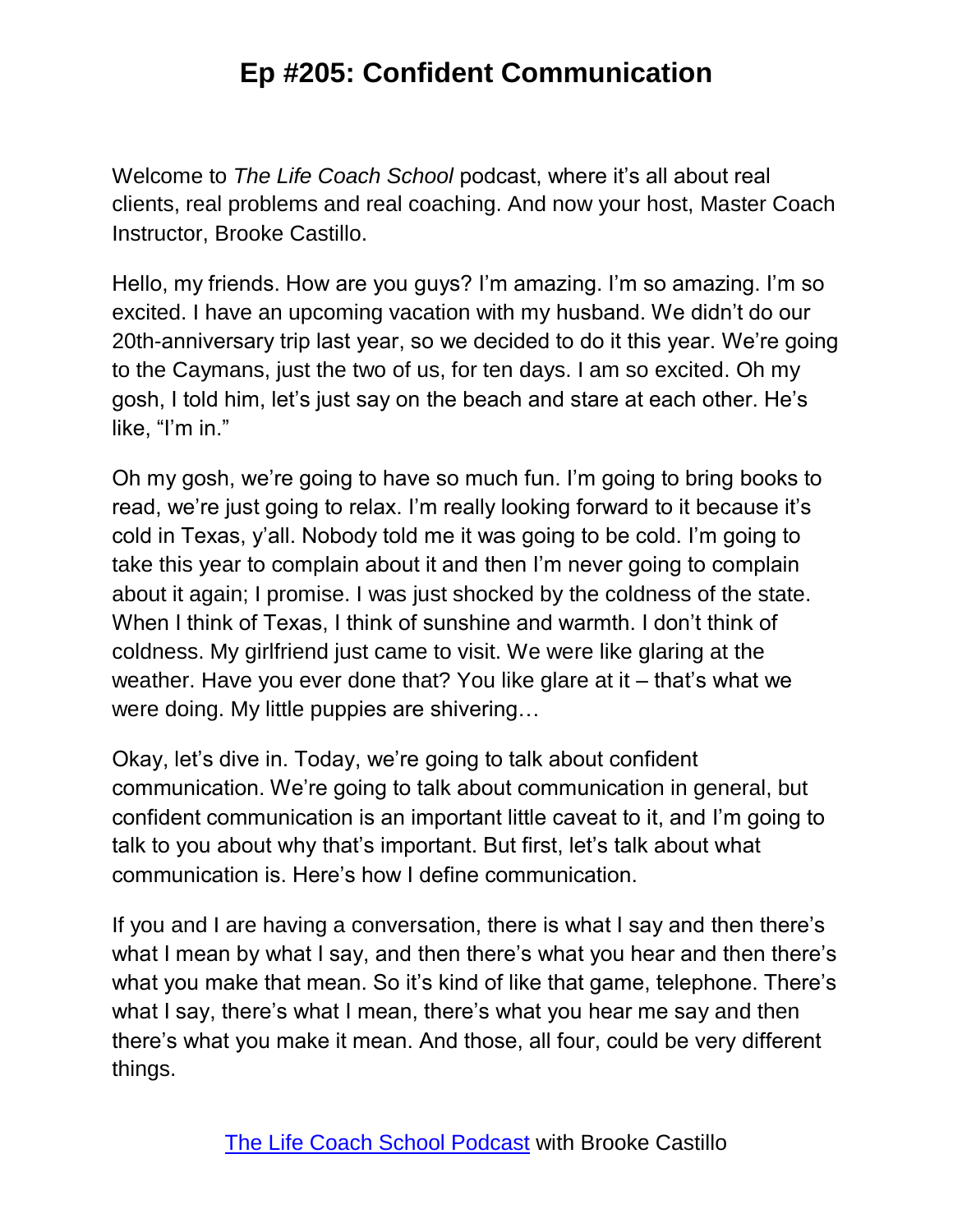So by the time you have heard me say something and you've interpreted it, it could be so different from what I meant than what you're making it mean. Here's an example – my girlfriend comes in, she flies into the airport and she arrived at like seven. So I sent her a text and I said, "Hey, I wasn't sure if I should have dinner for you. Let me know if you've already had dinner."

And she replied back and said, "I'll eat something." That was her full text, "I'll eat something." So she said, "I'll eat something." And I heard her say that in the text. What she meant was, "Yeah, I'm hungry; I'll eat something." But what I heard her say was, "Yeah, I'll get something to eat before I come. I'll eat something here," is what I heard.

So what I made it mean, and what she made it mean, "I'll eat something – have something for me." And I made it mean, "Oh, I'll eat something before I get there." I added that on. So we were laughing – she got to the house and she's like, "Are we going to eat?" "Oh my god, I thought you already ate something." She's like, "No, I said I would eat something. I was like, oh my god.

Anyway, we ended up going out to dinner and it was totally fine, but we were laughing at how challenging communication can be and especially with all the different types of communication that we have. Now, it's really important when you're communicating in a working environment; when you're giving direction to someone or you're communicating something that needs to be done for someone's job. When you understand that there's what you say and what you mean and what they hear and what they make it mean, it slows you down to the point where what I've been doing lately is basically saying, "Hey, can you summarize your to-do items from here so we make sure we're on the same page?"

And very often, we aren't on the same page. I'm like, No, no, no that's not what I meant." They're like, "Oh, this is what I heard you say." "What? No." And that's why sometimes I think the written word – clarifying the written word – can be even better than having conversations when it comes to business because you can go back and reference it and be like, "Oh, that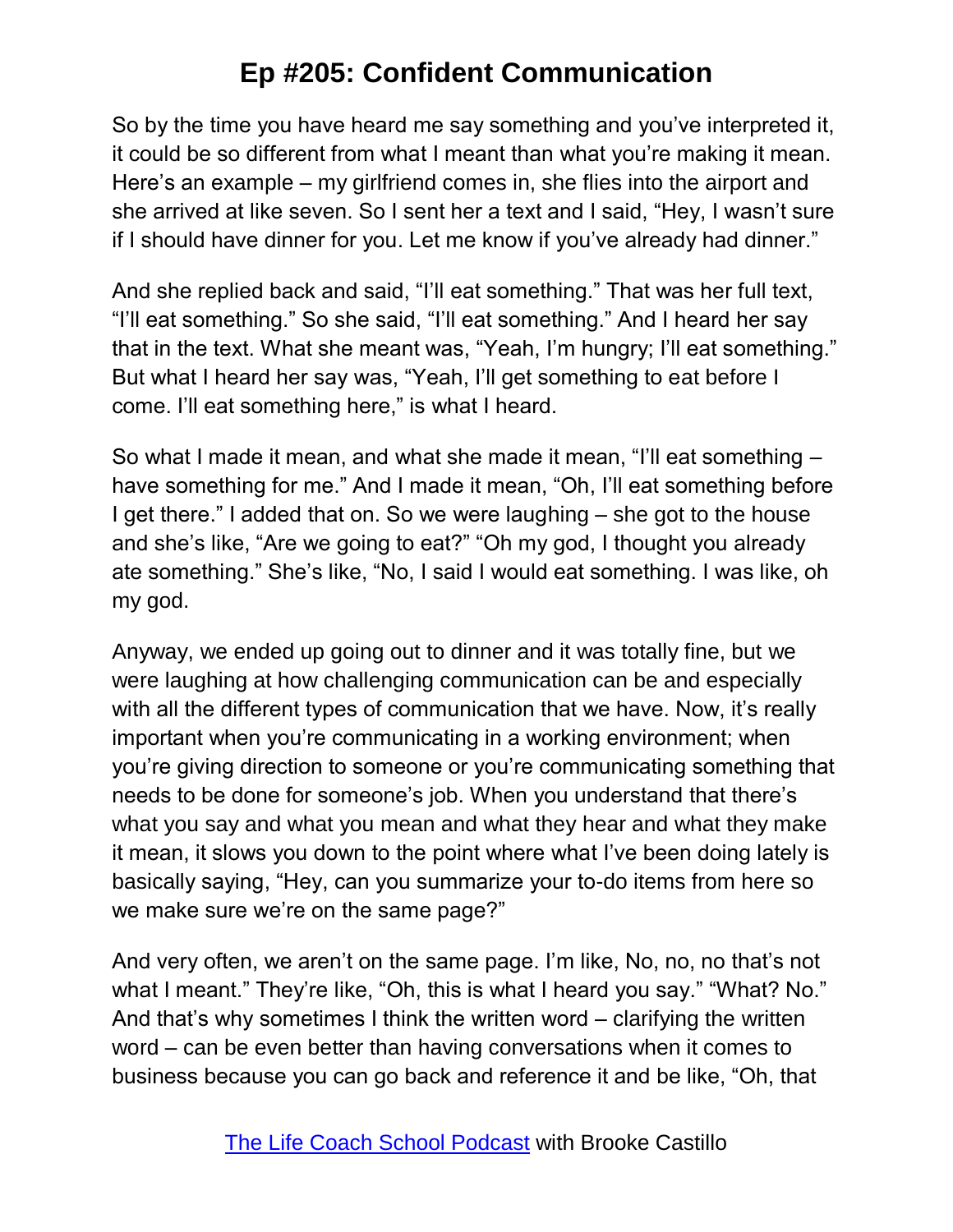wasn't what that said. That's so interesting, the way I read it versus what is actually written there."

So I want you to know that when you're having conversations with people at work, that a lot of times, people will come back to you and say, "What you said was…" And what they're really telling you is, "The way that I interpreted what you said and what I made it mean was…" And if you understand that, that's going to help you prevent a lot of conflict, because people will come to you and say, "Well you said to do this…" And I'm like, "What? I would never say to do that."

They're like, "But you did say it." And then we get in this argument. But now when they come to me and they say, "You said this," I'm like, "Oh, that's what they heard me say." That's not what you meant and that's how they interpreted it. That's not what I meant. And so knowing that there's what I meant and there's what they meant, which is that interpretation – and neither one of us is wrong. And that sets up a much better conversation than me feeling like somebody's accusing me of saying something I never said, or I accused them of saying something or interpreting something or lying about what I said, which doesn't serve anything.

So when someone comes to you and they're like, "Hey, you said this." You can be like – just always be like, "Whoa, that's not what I meant to say then." And then it can lay a foundation of what did you mean to say and how can we handle this? And the other way that it can be really helpful is when you're talking to summarize what was said and what the direction is and what the next steps are from here.

Now, this also applies to relationships, right, when you're sitting down and conveying how you feel about something and making sure that the person understands what you're saying; especially when you're having a really indepth conversation. Like, I'll sit down with Chris and I'll say, "Hey, I want to share with you how I'm feeling about something. I want to share with you what's going on for me." And he may come back and say something that makes me question whether he really understands what I'm saying. And I'll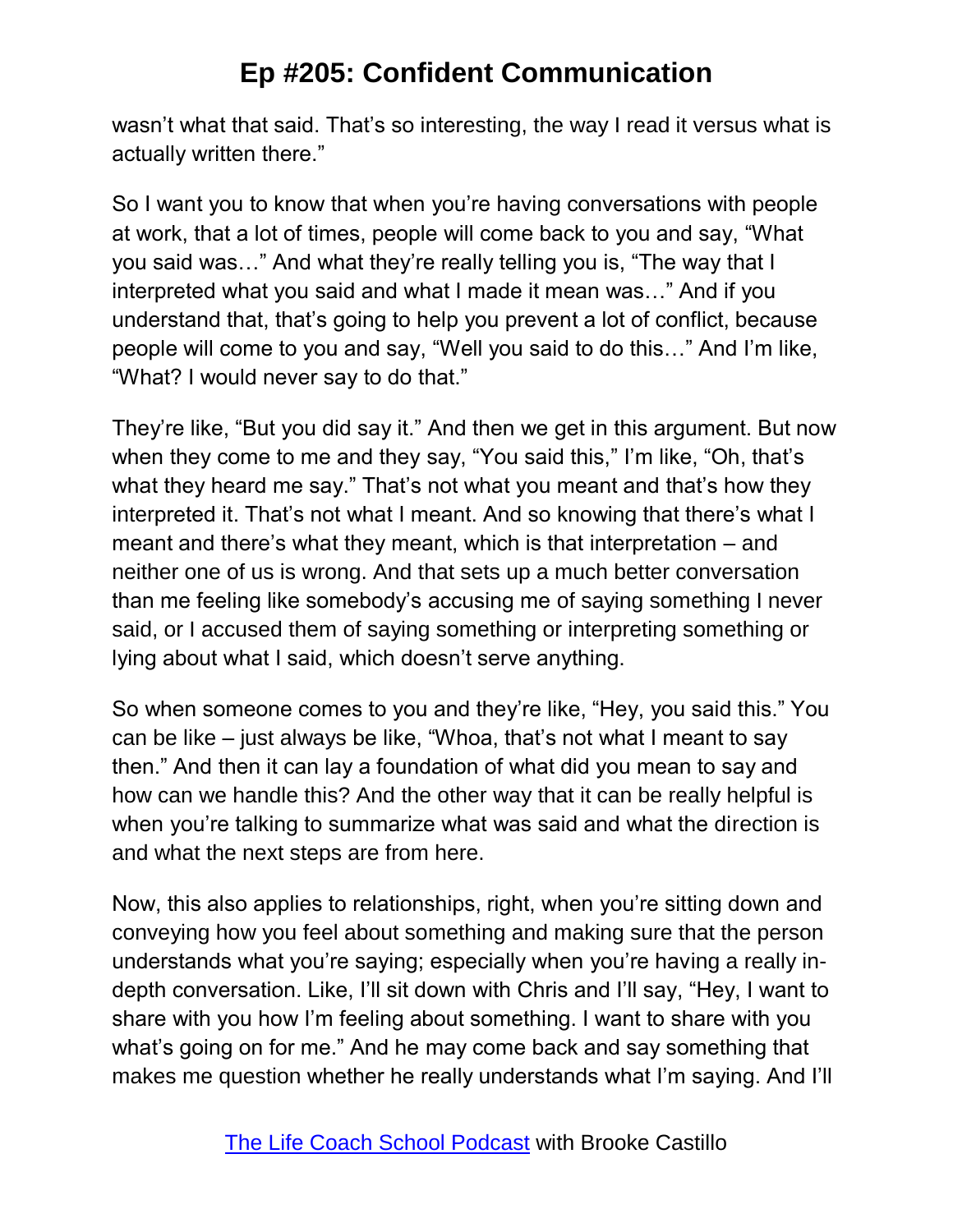say, "What did you make it mean when I said that? What are you hearing me say? Can you put that in your own words?"

And he'll come back and say something that's like, "What? That's what you heard me say?" So like if I say – sometimes this will happen in relationships where I'll say, "I'm just really sad because you keep coming home late from work." I would never say that, but let's just say I did. "I'm very sad because you keep coming home late from work." And what I could mean by that is, "I just miss you. I haven't been seeing you that much and I love you and I just want you to know that you staying late at work matters and I miss you."

And what he might say is, "Well what I'm hearing you say is that I should come home earlier and that I'm being disrespectful and I'm not taking good care of you." And you're like, "What? No, that is not what I meant to say. That's not how I wanted you to interpret that."

And a lot of times, what we'll do is we'll say stuff and we'll want them to interpret it a certain way. So we'll say, "Oh no, it's fine if you don't buy me on Valentine's day." But what you're really meaning is, "What the hell is wrong with you? You better get me a dozen roses."

So, how do we solve all of this miscommunication; all of this what I said, what I meant, what you heard, what you made it mean, is just be super clear in what you're actually meaning to say and say what you mean in as specific words as possible. And then verify with them that they heard what you meant to say.

The second thing I want to talk about is this idea of telling the truth. "I'm just telling you my truth..." So the way I wrote this in my notes is – telling the truth, how to do it. So I was working with a client and he was telling me that his wife is always saying to him, "I'm just telling you my truth. This is just my truth." And that somehow, if we say that, then it entitles us to say whatever we want to anyone because it's our truth.

And I totally disagree that it is appropriate to tell someone what your thoughts are with the caveat that it's your truth and make that okay. So if I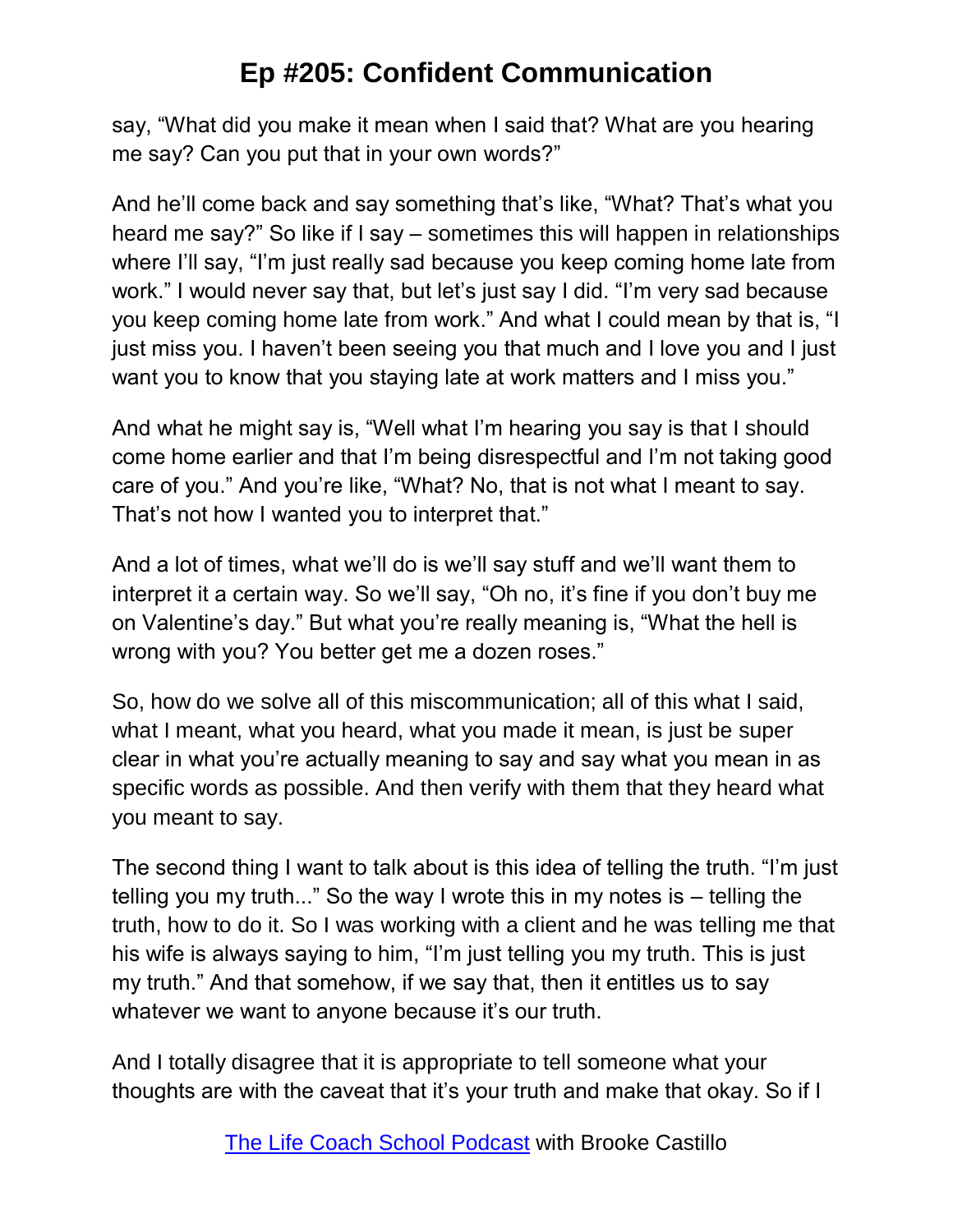say to you, "I don't like that you've gained weight. That's just my truth." Or, "I don't like the way you are dressing." Or, "I don't like the way you act when we're in public. This is just my truth, so I can say whatever I want."

If I say something that's derogatory or something that could be interpreted as hurtful and I just say, "That's my truth," that does not give me license to say something because that's what I'm thinking. Because what is our truth is simply thoughts we believe in our head. So for those of you who keep doing that, like feeling like this radical honesty is somehow really useful, one of the suggestions that I have for you in for communication is that you check your own thoughts for your own opinion first.

So, for example, if you have a thought about someone, it's not just that it's your truth and there's nothing you can do about it. All thoughts are choices that we get to decide whether we want to think them, let alone speak them out loud. So if you have a negative thought in your head, you don't get to just say that out loud and just say that's your truth and have that be true.

If you have a thought in your head, that's something you can consider as an option and decide if you want to continue thinking that or not, and certainly, decide whether you'd like to say it out loud or not. What makes it your truth is your decision to believe it. And that is something that you get to decide one way or another, and then you take full responsibility for that being a choice.

Okay, so if I say to my husband something like, "I don't like that you've gained weight," I have to make sure that that is a thought that I want to be thinking, that it serves me, serves our relationship and that there's a reason for me to say it out loud; besides, "That's just my truth. Just letting you know what's in my brain." That's kind of like saying, "Well that's just the dirt in my house. It's just the truth. My house is dirty."

My suggestion is that you clean up your own brain, you clear up your own mind, you do your own thought work before you have communications with people because, a lot of times, saying things like that and then not taking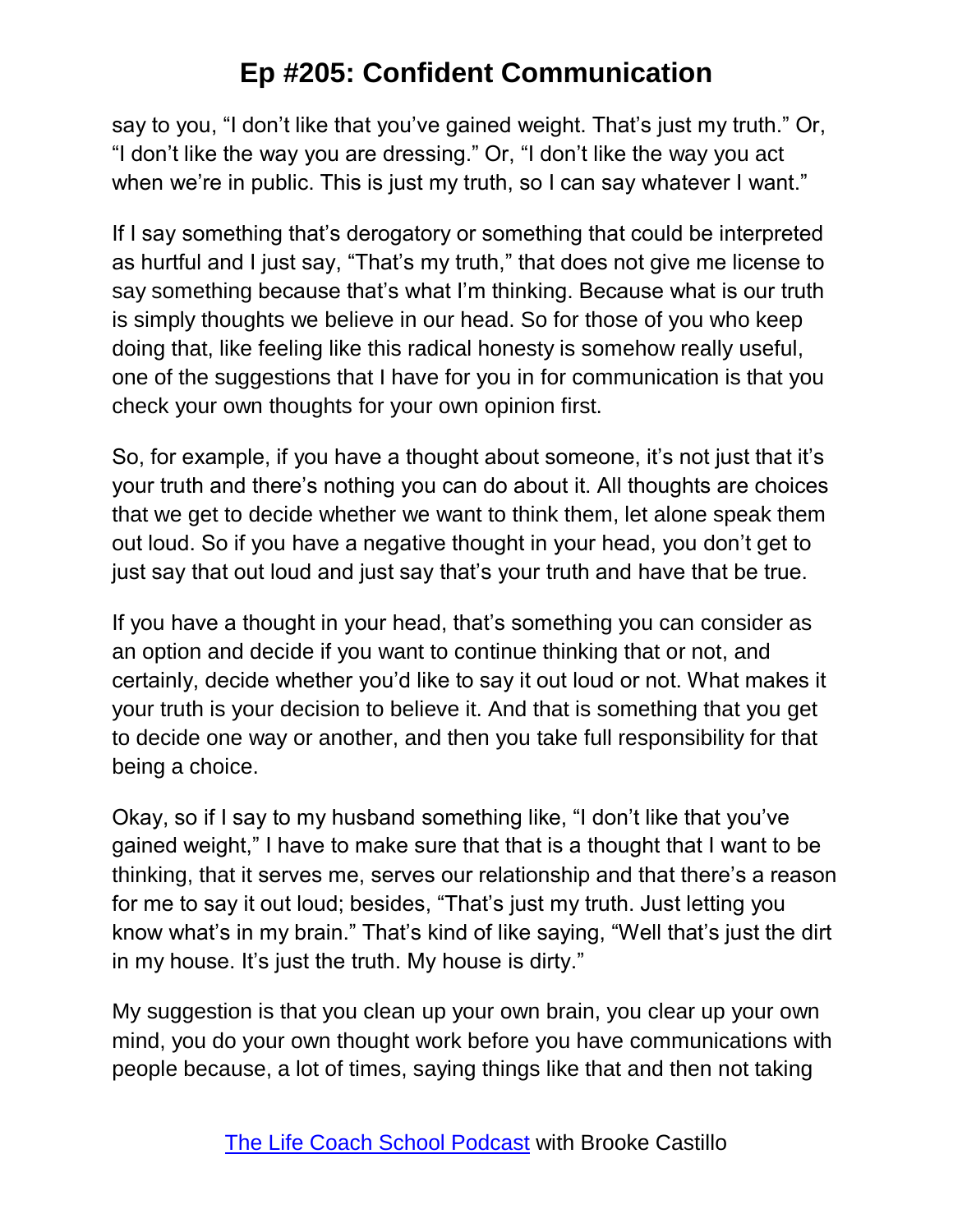responsibility for saying them can create conflict in a relationship that is completely unnecessary.

The third thing I want to talk about in terms of communication is feedback, when you're giving someone feedback. And this can be an employee who works for you, this can be a relationship, this can be your kids, this can be someone that you're doing business with; anyone.

One of the things that I have found is that feedback is not necessarily an opinion that you want to share. Here's what I mean by that – let's use the example of an employee, let's say. You have an employee working for you, someone that you've employed, and they do something that you don't like, or they do something that doesn't produce the result that you've hired them to do.

There's a couple of ways that you can be confident in your communication and give that feedback. You can basically say, "I don't like what you did and here's why." And that's going to give you one result. And you can test whether you should be giving feedback by how you feel. So if I'm feeling upset or Angry, I'm going to give feedback in a certain tone and I'm going to say it in a certain way to indulge my negative emotion. I'm going to want to react form that negative emotion.

And what I have found is that that is not an effective way to give feedback. In fact, it's a very indulgent way to give feedback because it releases some of that negative emotion that you're feeling by kind of spewing it on the other person; which is a way that some of us buffer instead of managing our own emotions.

I'm speaking of people that aren't me, obviously. I would never do such a thing… But here's what I've found, that when I can clean up my own emotional opinions and my own emotional thoughts about something, feedback is always better when I give it in a way where I am taking responsibility for the end result and I'm offering a solution.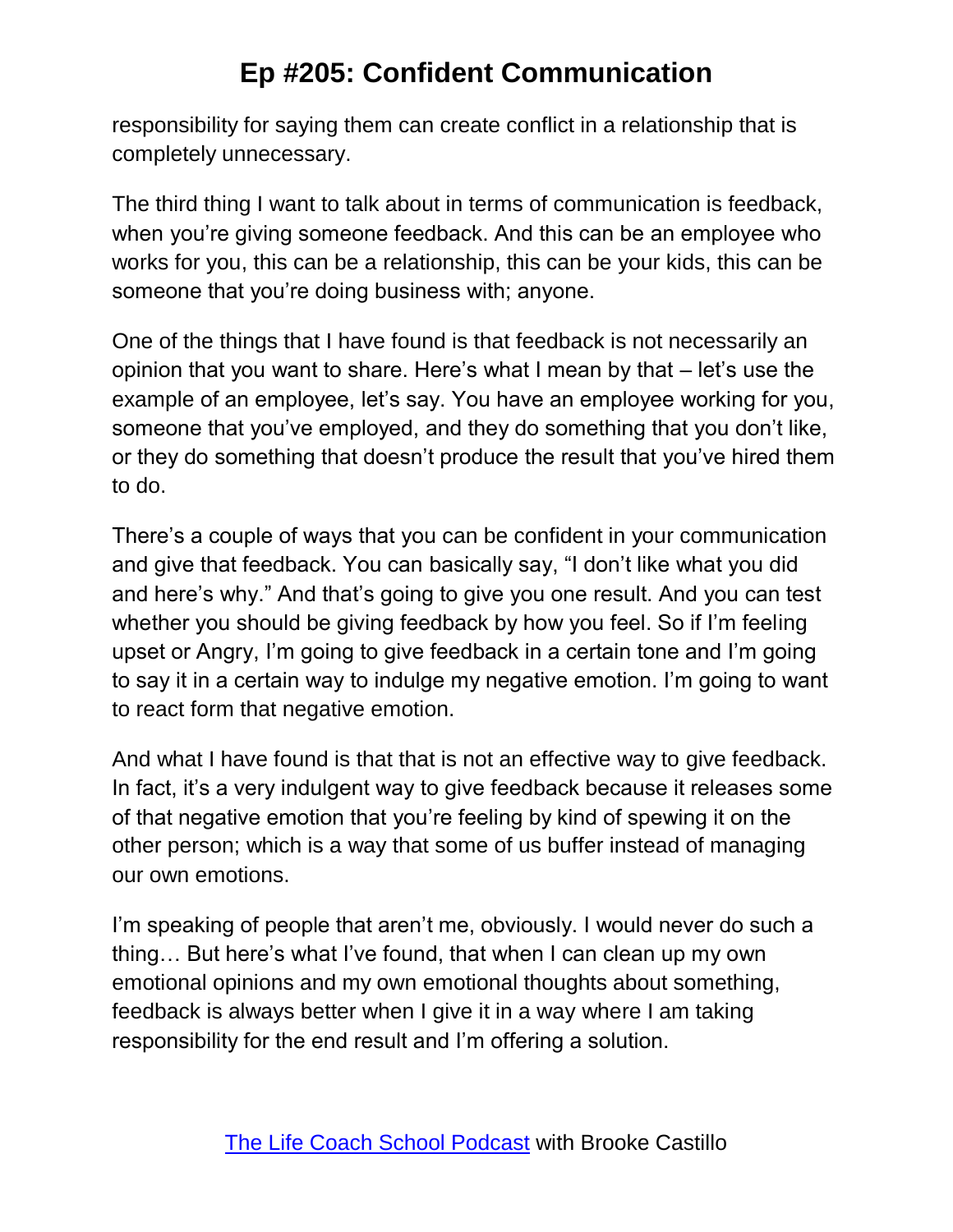So for example, if I have an employee who has done something for me and I don't like the result, I can back up and I can say, "Okay, how did we end up with this result? How is it my responsibility that we ended up with something that isn't acceptable to me?" And I can always find where I haven't given the correct direction or I haven't been clear enough or I haven't known exactly what I wanted and that's where I end up with a negative result that I don't want.

And what I find is, when I give what my girlfriend Chris calls feed-forward instead of feedback, I give feed-forward – I say, "Hey, this isn't what I want, but here's what I do want. Here's the solution and here's how we fix it." It's so much more effective for everyone because instead of dwelling in, "You're not good enough. You didn't do this right." And them interpreting that they're not worthy and that they're not capable and going through all that drama, you could just be like, "Hey, we're not quite there yet. Here's the result I want. Here are the changes you need to make. Here's what I want more of." It's so much better.

I had a situation where a contractor that I had been working with, one of the things that they had done for me didn't turn out the way I wanted it to and I was mad about it. And so I waited until I talked to this contractor because I didn't want to talk to them from a place of anger because I knew that I would be indulgent with my anger and I would probably say things that were not useful at all.

So I waited. I did some work and then I asked myself, "What is the solution that I do want? What is the result that I do want and can I focus on that?" What I said to this contractor was I said, "Hey, you're amazing. I think you're awesome. This result that we have right now is not awesome and here's my suggestion for fixing it." And immediately the person was like, "I appreciate you calling me amazing and I'm going to make it right."

And we made it right, basically, together by me giving that positive feedback. So just notice, when you're talking to someone, when you're giving them feedback or you're telling them your truth, that you've cleaned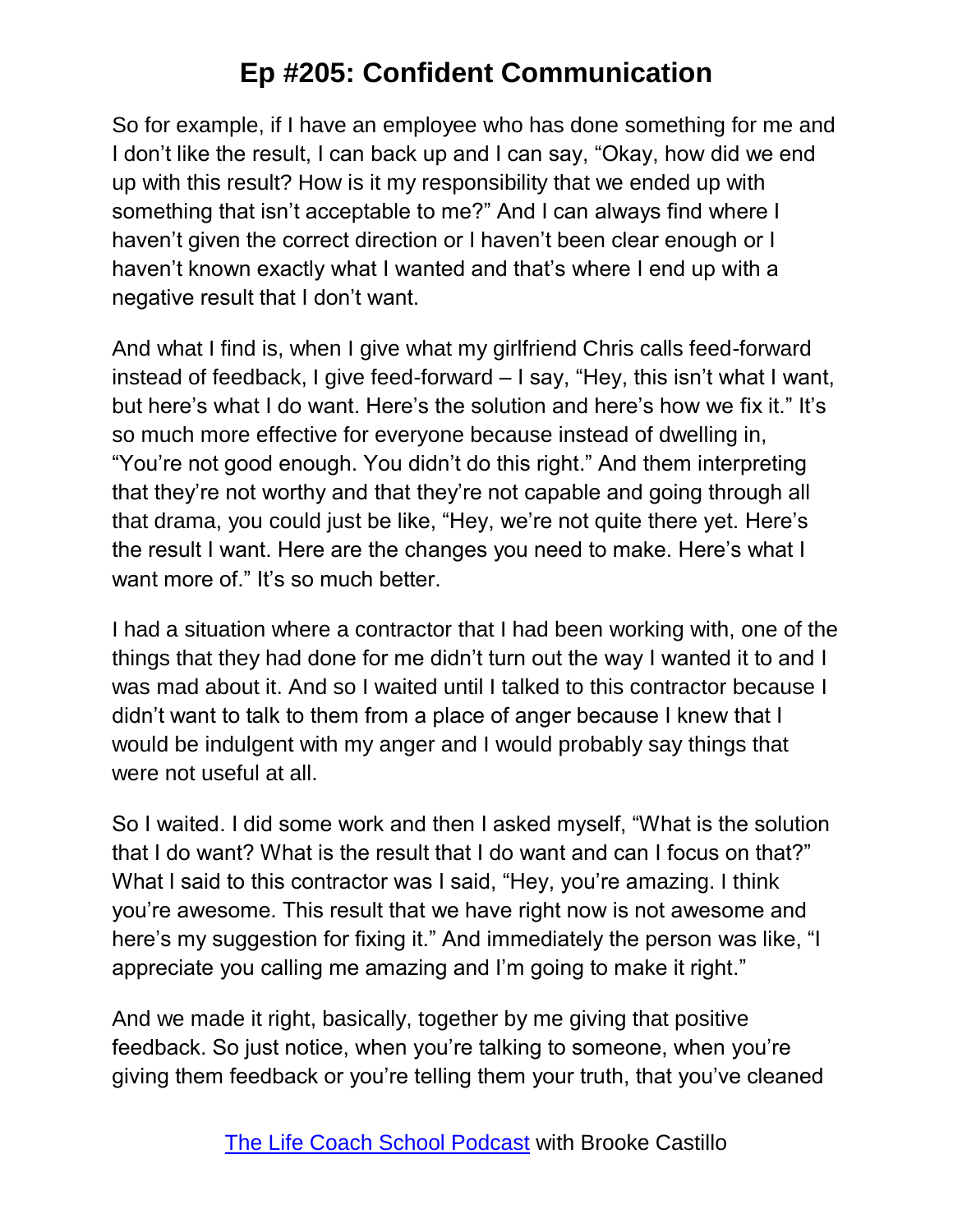up your emotion and that you're not just indulging and being reactive with the person.

The next thing I want to talk about is saying sorry. I've talked about this before on the podcast, but I want to offer it up again as just like a beautiful opportunity. When somebody is upset with you or somebody is giving you feedback or someone wants you to change or someone's telling you their truth – quote, unquote – that is not the time for you to teach them how to communicate. It's not the time to offer them my podcast to listen to. It's always, I think, appropriate when someone's upset to offer an apology. Apologies are so easy.

And even if the person is confused or the person is wrong about what they think you did or whatever, offering an apology is the opposite of being defensive and it opens up communication instead of shutting it down. So when someone's coming at you and they're saying, "You did this and you did this and you did that," you say, "Okay, I'm sorry. I'm so sorry." Now, in your mind, you know what you know what you're saying, "I'm sorry you're thinking that way. I'm sorry you're feeling that way." You don't have to say, "I'm sorry for doing that," because your intention wasn't to do it that certain way; if that is the case.

But saying I'm sorry is always a softener and always an opener and it's always a connector. So I really want to encourage you to apologize and take responsibility for all of it, because as soon as you take responsibility for it, then you have power within it; power to change it.

The last thing I want to offer is how to be confident when you're communicating. A lot of people have asked me, how do you present in a confident way and how do you speak in a confident way? And it's not complicated. Confident communication comes from feeling confident. And feeling confident comes from your thinking. So if you're noticing that you're going into situations and you're not communicating confidently, it's most likely because you're not feeling confident because you're not managing your mind.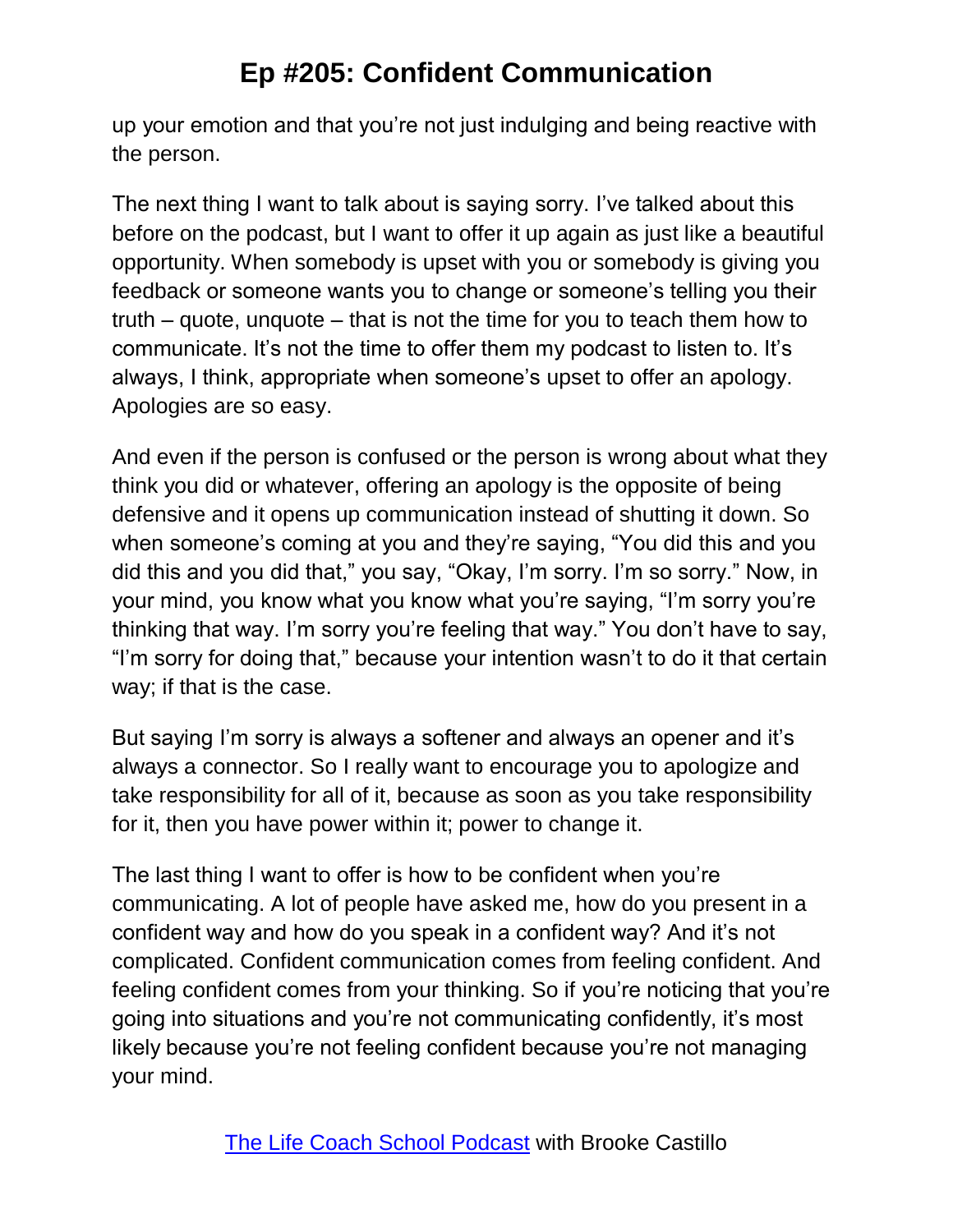I want to tell you that when you manage your mind and you believe that what you're saying is important, you're going to feel confident. When you believe that what you're saying is true and it is useful and it is helpful, you're going to feel confident. Anytime you're going into a situation where you feel like you have to defend yourself against some villain or you have to stand up for yourself or anything like that, most of that comes from a place of insecurity.

When you're in a meeting and you want to offer an opinion, if you're not feeling confident, it's because you're way too focused on how you're going to be perceived or how someone's going to think of you, rather than offering value to the conversation. And I think one of the best ways to be confident about your communication is to separate out what you say from who you are.

So if you say something that's inaccurate or you say something that is interpreted a way that you didn't mean it, that doesn't mean there's anything wrong with you. There might be something wrong with what you said, and that's okay, but it has nothing to do with you as a person. And so allowing your communication to be misinterpreted or to be wrong is what will provide you with confidence, which is ironic because, a lot of times, we think in order to be confident, we have to know that we're saying the right thing. And what I have found is that confidence comes from being able to say the wrong thing and be okay with it. That's where true confidence comes from.

So, the way to be confident in your communication is to ask yourself, "How am I feeling when I'm saying this? And why am I saying it?" And if the answer is, "I'm feeling negative emotion and the reason I'm saying it is to indulge in my negative emotion," then you can clean that up.

If what you're saying is coming from a place of insecurity, it's coming from a place of doubt, it's because of the way you're thinking about it. You can go back to your mind and clear up your thinking so you can then say it in a positive way. And remember, the only truth is the truth that you decide to believe. So when you're expressing your truth, make sure you have put it